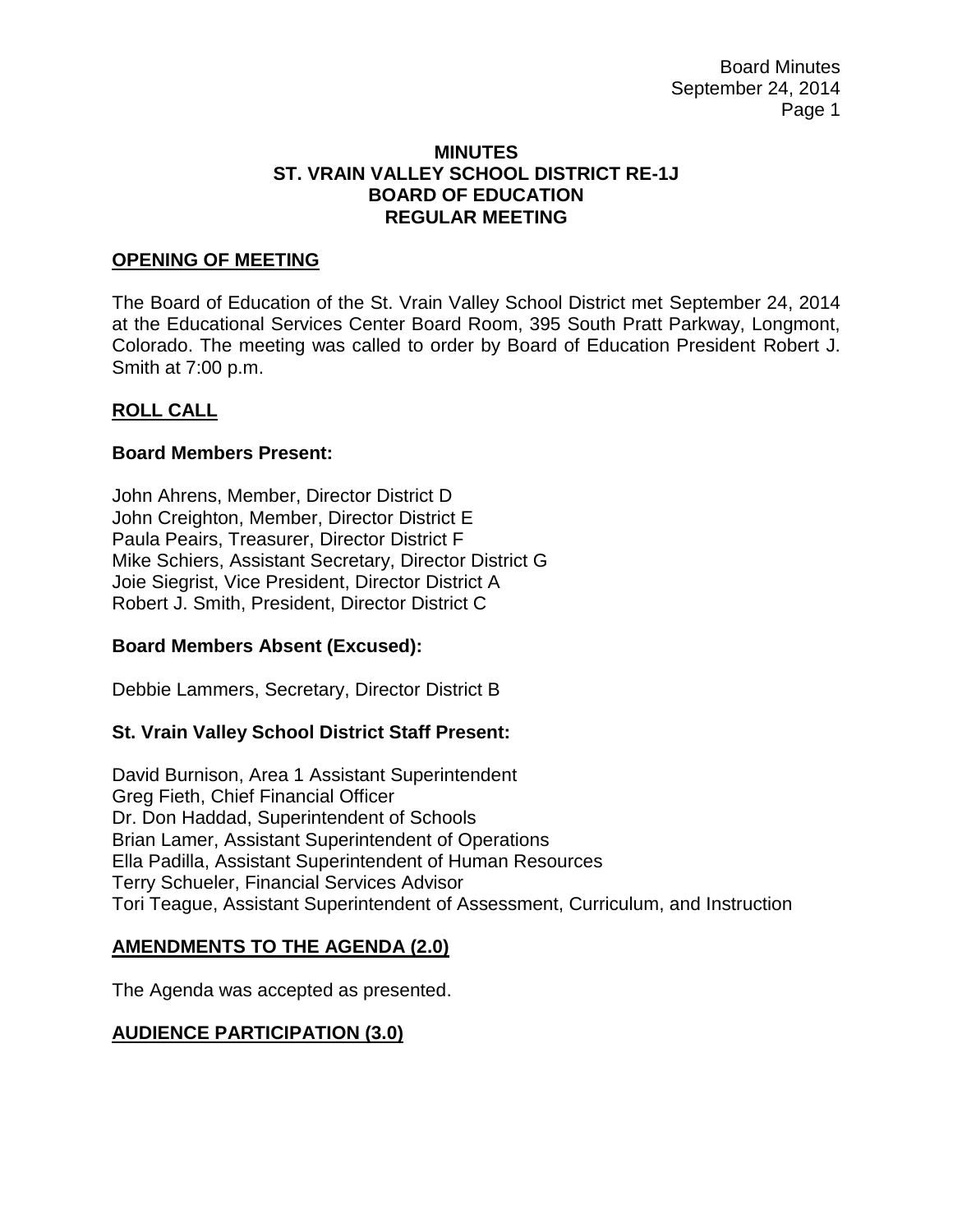Board Minutes September 24, 2014 Page 2 City of Longmont Engineering Services Manager Nick Wolfrum was present to provide information regarding the Street Fund Tax Extension, Ballot Issue 2A, on the November ballot.

### **BOARD RECOGNITIONS/PRESENTATIONS TO THE BOARD & BOARD COMMUNICATIONS/COMMENTS (4.0)**

# **Board Communications**

John Ahrens –

Meetings Attended/Comments:

- Been in contact with all schools in his District-growth is going strong and he is tracking the iPad rollout program-very successful so far.
- Attended Erie High football games.
- Attended Erie Elementary Parent Meeting.
- Visited Innovation Center-they are working hard to bring in business sponsors and working on sustaining the program when grant is complete in just over two years and two months.

### John Creighton –

Meetings Attended/Comments:

- Attended State Assessment Task Force Meeting-still in information-gathering phase and will keep the Board/administration up-to-date.
- Attended Eagle Crest Parent Meeting.
- Attended District Accreditation/Accountability Meeting.
- Attended High School Advisory Council Meeting at Silver Creek High School.
- Attended Silver Creek High School Education Foundation Meeting.

Paula Peairs –

Meetings Attended/Comments:

- Attended Skyline High staff and Booster Club Meetings.
- Attended Student Advisory Council meeting at Silver Creek High School.
- Attended Centennial BOCES Board Meeting-interesting to see the issues that rural area schools are dealing with.
- Attended Finance and Audit Committee Meeting
- Attended Board Policy Review Committee Meetings.

# Mike Schiers –

Meetings Attended/Comments:

Attended Frederick Miners Day-great participation by Frederick-area school principals/deans and strong presence of SVVSD staff/students.

Joie Siegrist –

Meetings Attended/Comments:

• Attended Lyons Community BBQ.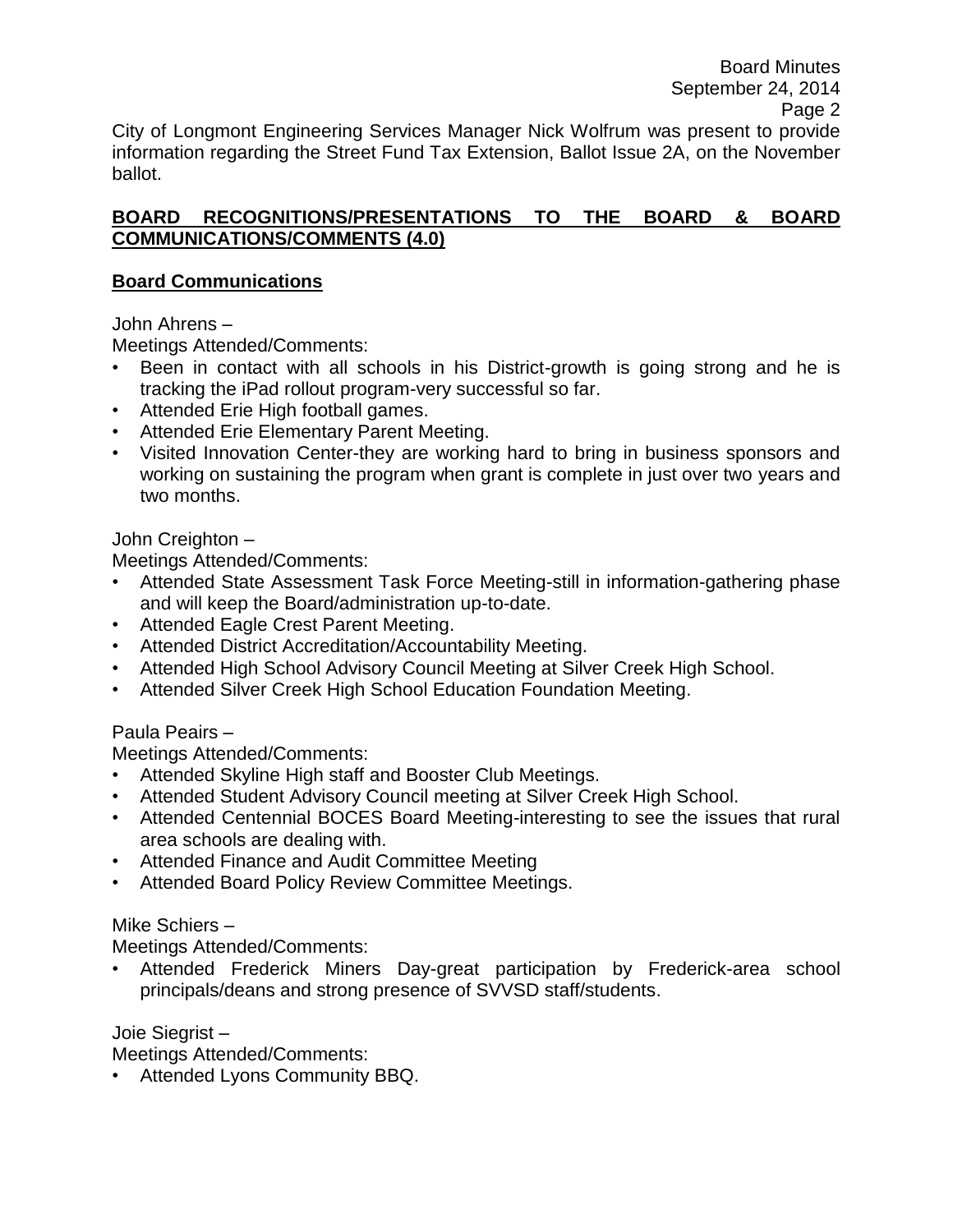- Attended the Gerald Boland memorial event in Lyons-thanks to Brian Lamer and Don Haddad for attending. News story on the event can be viewed at [http://www.9news.com/story/news/local/2014/09/14/lyons-honors-life-of-teacher-lost](http://www.9news.com/story/news/local/2014/09/14/lyons-honors-life-of-teacher-lost-in-2013-flooding/15639593/)[in-2013-flooding/15639593/.](http://www.9news.com/story/news/local/2014/09/14/lyons-honors-life-of-teacher-lost-in-2013-flooding/15639593/)
- Attended two District Accountability/Accreditation Meetings.
- Attended Leadership St. Vrain Meeting-great group of parents.
- Attended Hygiene PTO Meeting.
- Attended Hygiene Fall Festival.
- Attended Sanborn Parent Meeting.
- Attended Board Policy Review Committee Meetings.

### Bob Smith –

Meetings Attended/Comments:

- Visited Innovation Academy to have students work on his Mac-students were very knowledgeable.
- Attended Longs Peak Middle School Parent Meeting-well attended by  $5<sup>th</sup>$  and  $6<sup>th</sup>$ grade parents but encouraged  $7<sup>th</sup>$  and  $8<sup>th</sup>$  grade parents to attend and participate.
- Talked with District principals regarding 0-3 Initiative.
- Attended a meeting of the Foothills United Way-targeted businesses to promote the return on investment evidence which early childhood education produces.
- Toured Mountain View Elementary, Longs Peak Middle School and Longmont High School with Don Haddad, Mayor Dennis Coombs, and City Manager Harold Dominguez to showcase the investment the District has made in those schools. Will have follow-up discussions on neighborhood rejuvenation.
- Distributed report on school finance showing that student revenue right now dates back to the same funding as 1995 levels-remarkable that the District has found resources to do all they have done with significantly reduced revenue.

# **SUPERINTENDENT'S REPORT (5.0)**

- October window is fast approaching-will keep the Board posted but current information is all positive.
- Visiting schools to see all the wonderful things going on-thanks to all staff for a great start to the year.
- Auditors will be working for another week and a half District credit rating will be evaluated in order to further reduce the costs of refinancing outstanding bonds and information so far is positive.

# **REPORTS (6.0)**

None

# **CONSENT ITEMS (7.0)**

John Creighton moved to approve Consent Agenda Item 7.1. John Ahrens seconded.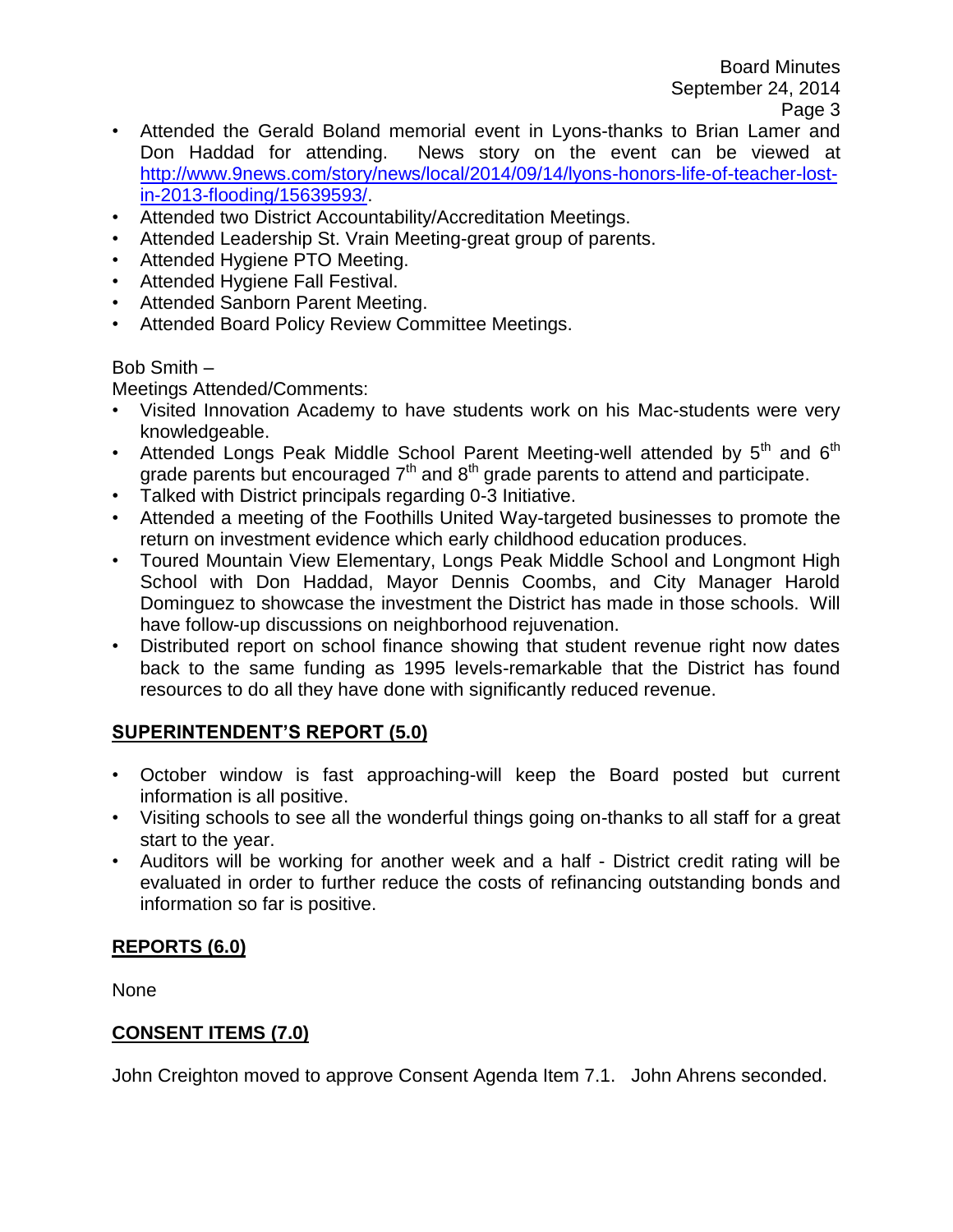The motion carried by unanimous roll call vote: [John Ahrens, yes; John Creighton, yes; Debbie Lammers, absent; Paula Peairs, yes; Mike Schiers, yes; Joie Siegrist, yes; Bob Smith, yes].

# **ACTION ITEMS (8.0)**

# **Approval of New District Accountability/Accreditation Committee Member (8.1)**

John Creighton moved that the Board of Education approve new member Jane Wolford to the District Accountability/Accreditation Committee as per Policy BDF-Advisory Committees. John Ahrens seconded.

Jane Wolford, OD, is an optometrist practicing in Old Town Longmont since 1986. Her children attended Central Elementary, Westview Middle and Longmont High School. She and her husband Dan have been host parents to eighteen exchange students, all of whom attended St. Vrain Valley Schools. Jane serves as Foundation liaison to the Longmont High School Medical and BioSciences Academy. In 2008, she served as chair for the SVVSD Bond and Mill Levy Committee. Jane is currently very active with the Longmont Rotary and their exchange student program. Dr. Wolford is interested in the District Accountability/Accreditation Committee as she feels it is important to give back to the community. She will serve on the Committee as a business member.

The motion carried by unanimous roll call vote: [John Ahrens, yes; John Creighton, yes; Debbie Lammers, absent; Paula Peairs, yes; Mike Schiers, yes; Joie Siegrist, yes; Bob Smith, yes].

### **Adoption of Resolution for Refinancing General Obligation Bonds (8.2)**

Paula Peairs moved that the Board of Education approve and adopt the Bond Refinancing Parameters Resolution as prepared by Butler Snow, District Bond Counsel. John Ahrens seconded.

Greg Fieth reported that, at the Study Session on September 17, 2014, District staff presented their recommendation to refinance Series 2004, 2005-A and 2006-B General Obligation Bonds. This series will refund approximately \$51 million in bonded debt, saving district taxpayers an estimated \$5 million.

Passage of this Resolution will authorize Gregory Fieth, Don Haddad or Robert J. Smith to authorize a bond refinancing issuance that falls within the parameters set by the Resolution any time during the remainder of Fiscal Year 2015.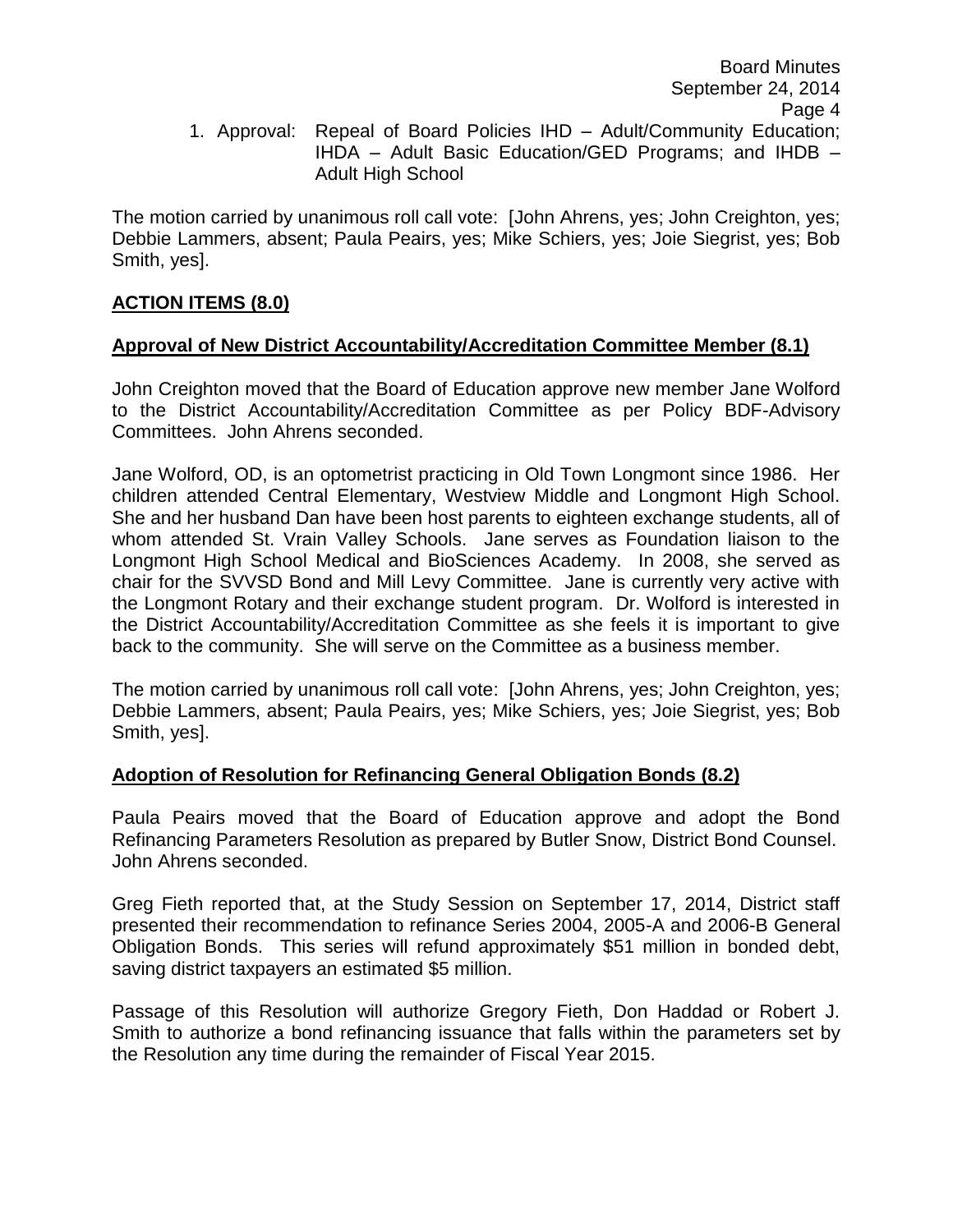The motion carried by unanimous roll call vote: [John Ahrens, yes; John Creighton, yes; Debbie Lammers, absent; Paula Peairs, yes; Mike Schiers, yes; Joie Siegrist, yes; Bob Smith, yes].

### **Decision Regarding Collaboration with Town of Lyons (8.3)**

Tuesday, October 7, 2014.

John Creighton moved that the Board of Education decline moving forward with collaboration between the Town of Lyons and the District to use the Lyons M/S ball fields for a housing development. Joie Siegrist seconded.

In September, the Board of Education was approached by Lyons Mayor John O'Brien and Dan Greenberg, member of the Lyons Board of Trustees. They were seeking a possible collaboration between the Town of Lyons and SVVSD to create space for housing to replace what was destroyed during the September 2013 flood. They asked that the Board consider a land swap where the existing Lyons M/S ball fields would be used for building homes and the ball fields would be relocated to the west of the football field in the existing town park area. This collaboration was formally discussed for the first time at the September 17, 2014 Study Session at Sunset Middle School.

Board members and Dr. Haddad expressed their concerns with supporting the housing development, citing that they all had to make their decisions based on what was best for the students, parent community and the school district. They all value the relationship and respect that they have for the administrators of the Town of Lyons and the town itself, especially after how closely they worked with them during the flood to continue educating Lyons students.

Several of the Board members and Dr. Haddad visited the site to envision what the housing project would look like and what issues would be encountered in the process, i.e., traffic congestion, length of project, coordinating with Boulder County Housing Authority, etc., and collectively decided that this venture was not in the best interests of the school and district.

Mayor O'Brien hoped that there could be a task force committee set up with two or three Board members to look at the issues more closely and, as the community's leader; he felt that the issue of providing affordable housing to bring displaced residents back was creating divisions among the town residents.

Trustee LaVern Johnson asked that a task force committee be formed also and reminded the Board that she has been on the Parks and Recreation Committee for almost 50 years, and that Parks and Recreation would love to be part of a task force committee as well. The Board declined to form such a task force.